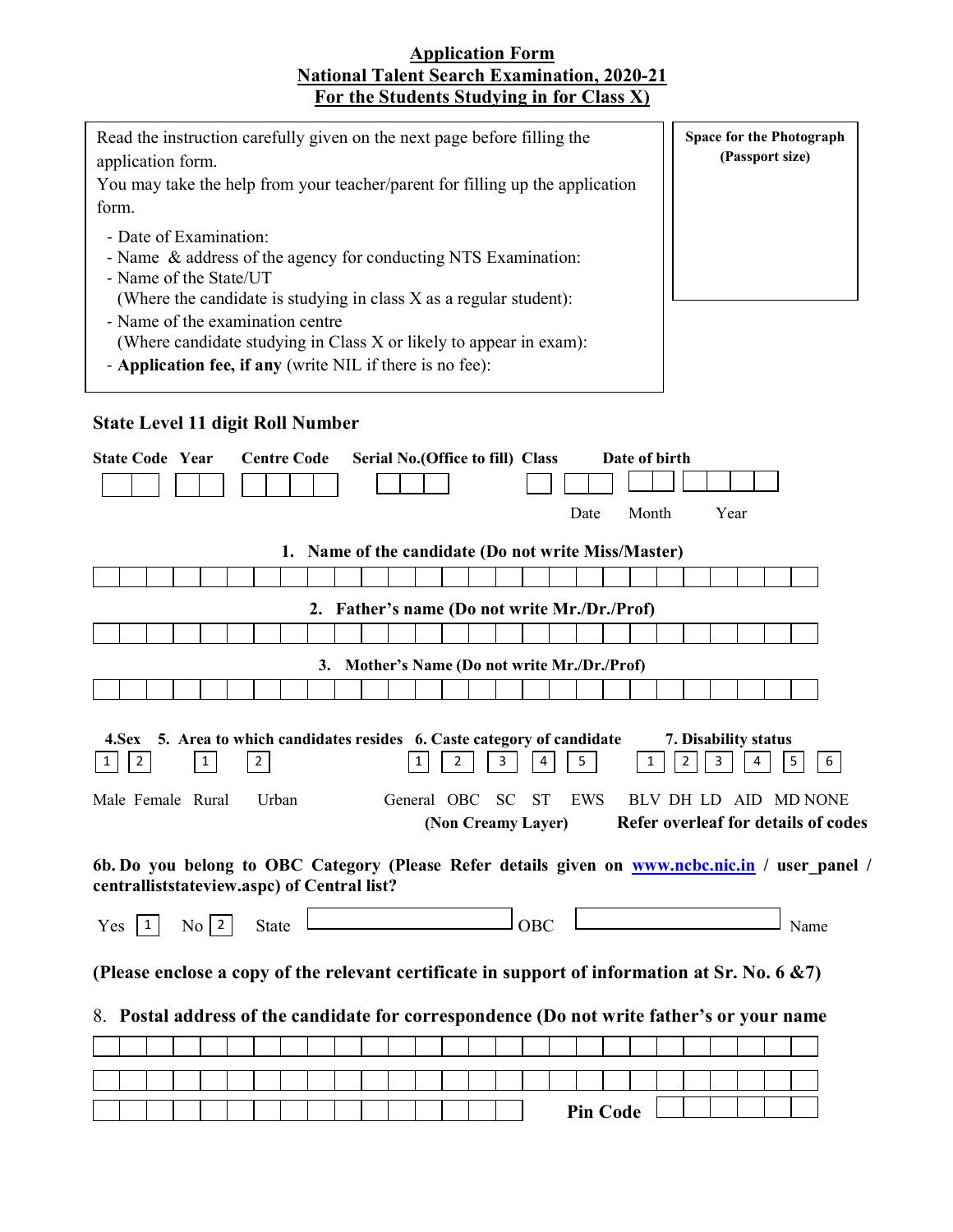## 9. Name and address of the School/Institution in which studying at Class X level

|                                                                                                                                                      | <b>Pin Code</b>                                                      |
|------------------------------------------------------------------------------------------------------------------------------------------------------|----------------------------------------------------------------------|
| 10. Type of the institution in which studying at Class X (see definition overleaf*)                                                                  |                                                                      |
| $ 3 $ Private aided $ 4 $ Private Unaided<br>$1  $ Govt $ 2 $ Local Body                                                                             |                                                                      |
| 10a. Are you Student of Kendriya Vidyalaya / Navodaya Vidyalaya?                                                                                     |                                                                      |
|                                                                                                                                                      |                                                                      |
| If yes, write $\boxed{1}$<br>If No, write $\lfloor 2 \rfloor$                                                                                        |                                                                      |
| 10b. If yes, write for $\boxed{1}$ Kendriya Vidyalaya<br>$\vert 2 \vert$                                                                             | for Navodaya Vidyalaya                                               |
| 11. Area in which the school is located<br>Urban<br>Rural<br>2<br>1                                                                                  |                                                                      |
| 12. Medium of examination (a) at the state Level                                                                                                     | $\vert$ (b) at the NCERT Level                                       |
| 13. Father's education   14. Father's Occupation                                                                                                     |                                                                      |
| 15. Mother's education 16. Mother's Occupation                                                                                                       |                                                                      |
| 17. No. of family members living in the house                                                                                                        |                                                                      |
| 18. No. of brothers<br>19. No. of sisters                                                                                                            |                                                                      |
| 20. At what no. is the candidate among his/her brothers and sisters                                                                                  |                                                                      |
| 21. Parental annual income.                                                                                                                          |                                                                      |
| $\mathbf{3}$<br>2<br>Upto 2,00,000 2,00,001 to 3,00,000 3,00,001 to 5,00,000 5,00,001 to 10,00,000 More than 10,00,000                               | 5<br>4                                                               |
| <u>rando de la contrada de la contrada de la contrada de la contrada de la contrada de la contrada de la contrada</u><br>22. Telephone               |                                                                      |
| <b>STD Code</b><br>Phone                                                                                                                             | 23. E-mail address                                                   |
| <b>Mobile</b><br>24.                                                                                                                                 |                                                                      |
| (Do not leave this column blank)                                                                                                                     |                                                                      |
| To be filled by the Head of the Institution/Gazetted Officer Certified that:<br>School/Institution and he/she was promoted from class IX to Class X. |                                                                      |
| (2) The particulars given by him/her in the application from have been verified and found in order.                                                  |                                                                      |
| Master/Miss<br>(3)<br>Caste/Scheduled Tribe category as per the records maintained in the Institution. (to be filled for SC/ST<br>candidates only)   | belongs<br>Scheduled<br>to                                           |
|                                                                                                                                                      |                                                                      |
|                                                                                                                                                      | Signature of the Headmaster/<br><b>Headmistress/Gazetted Officer</b> |
| <b>Signature of the candidate</b>                                                                                                                    | <b>With seal</b>                                                     |

(See Instructions Overleaf)